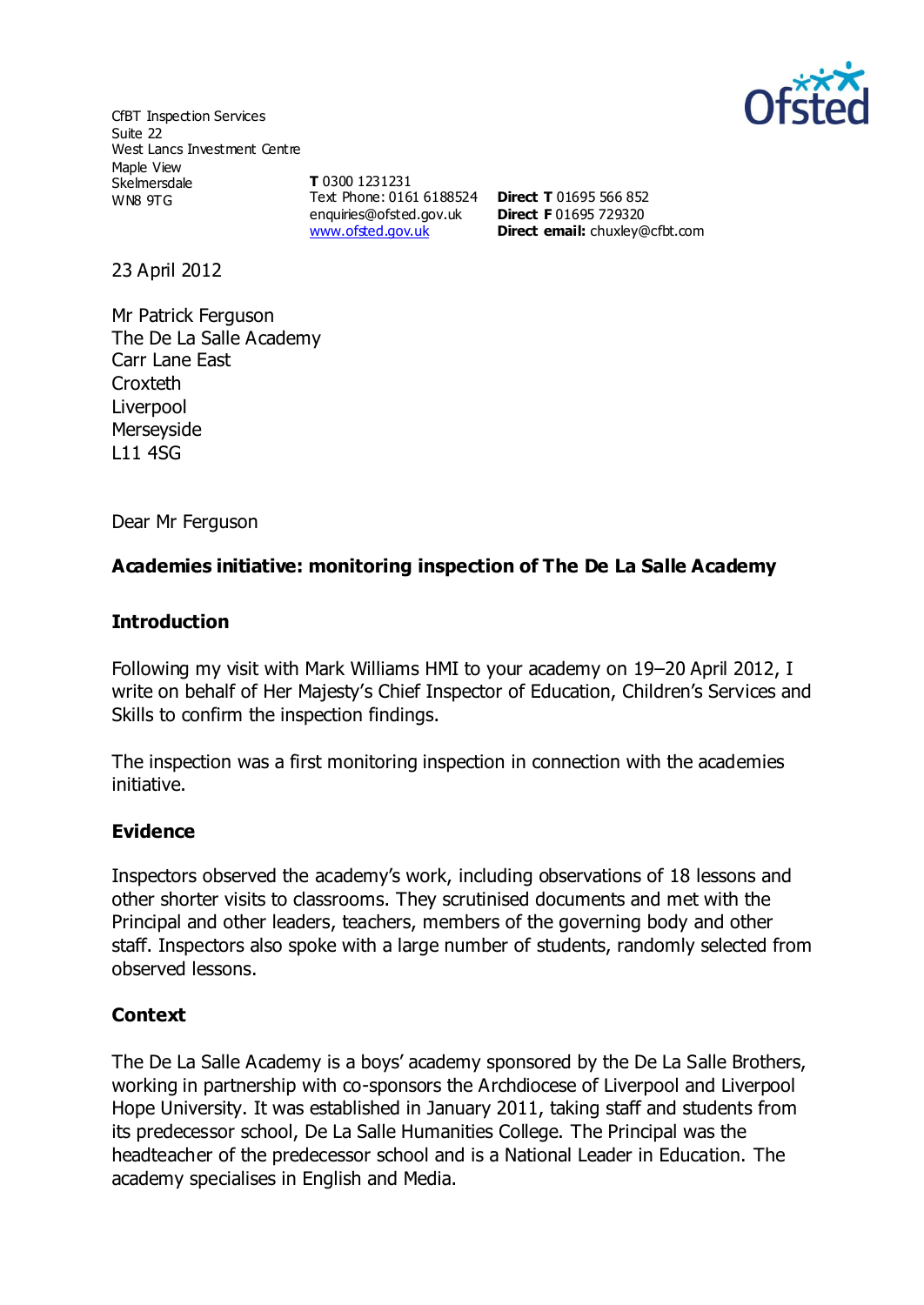

The academy's standard admission number is 120, although almost all year groups have fewer than 90 students currently. There are 359 students on roll in the main school and 61 in the sixth form. The student population is typically very stable as movement of students in or out of the academy other than at Years 7 and 11 has been uncommon. Similarly, there have been no departures of teaching staff since the academy opened, although nine new members have been appointed, some on a part-time basis to teach newly-introduced subjects in Key Stage 4 or the sixth form.

The vast majority of students are White British and the remainder come from a diverse range of minority ethnic backgrounds. A much higher than average proportion of students is known to be eligible for free school meals. Although a small number of students speak English as an additional language, none are in the early stages of learning English. An average proportion of students who are disabled or have special educational needs are supported at school action. A well above average percentage is supported at school action plus or has a statement of special educational needs.

## **Achievement of pupils at the academy**

For a significant proportion of students, attainment on entry is below the expected Level 4 in both English and mathematics. A smaller than average proportion of students enter the academy having reached the higher Level 5 in national tests at the end of Key Stage 2, and an above average number enter at Level 3 or below.

The proportion of students achieving at least five  $A^*$  to C grades in GCSE examinations with English and mathematics included in 2011 was above the current government floor standards, which set the minimum expectation for attainment and progress. However, there were variations in the performance of different subjects with regard to students' levels of progress. While this was positive in English and in line with the national average, it was not the case in mathematics. The academy's accurate self-evaluation identified that too many students in the middle-ability range just missed their grade C targets in mathematics last year. The positive impact of actions taken to remedy this situation was observed during this monitoring inspection. Year 11 students in the targeted intervention groups were making at least good progress in improving their speed, accuracy and confidence in mathematics to move up from their D grade assessments towards achievement at grade C or above. The academy also recognised that students' poor performance in the 2011 history GCSEs was affected by insufficient preparation for the new examination syllabus. Swift action was taken to address this, so that early entry results and students' current work shows that history results in 2012 will demonstrate the significant improvements made. Students observed in history lessons at Key Stage 4 and the sixth form were making good progress and responding well to teachers' high expectations and challenge in examination-based questions and responses.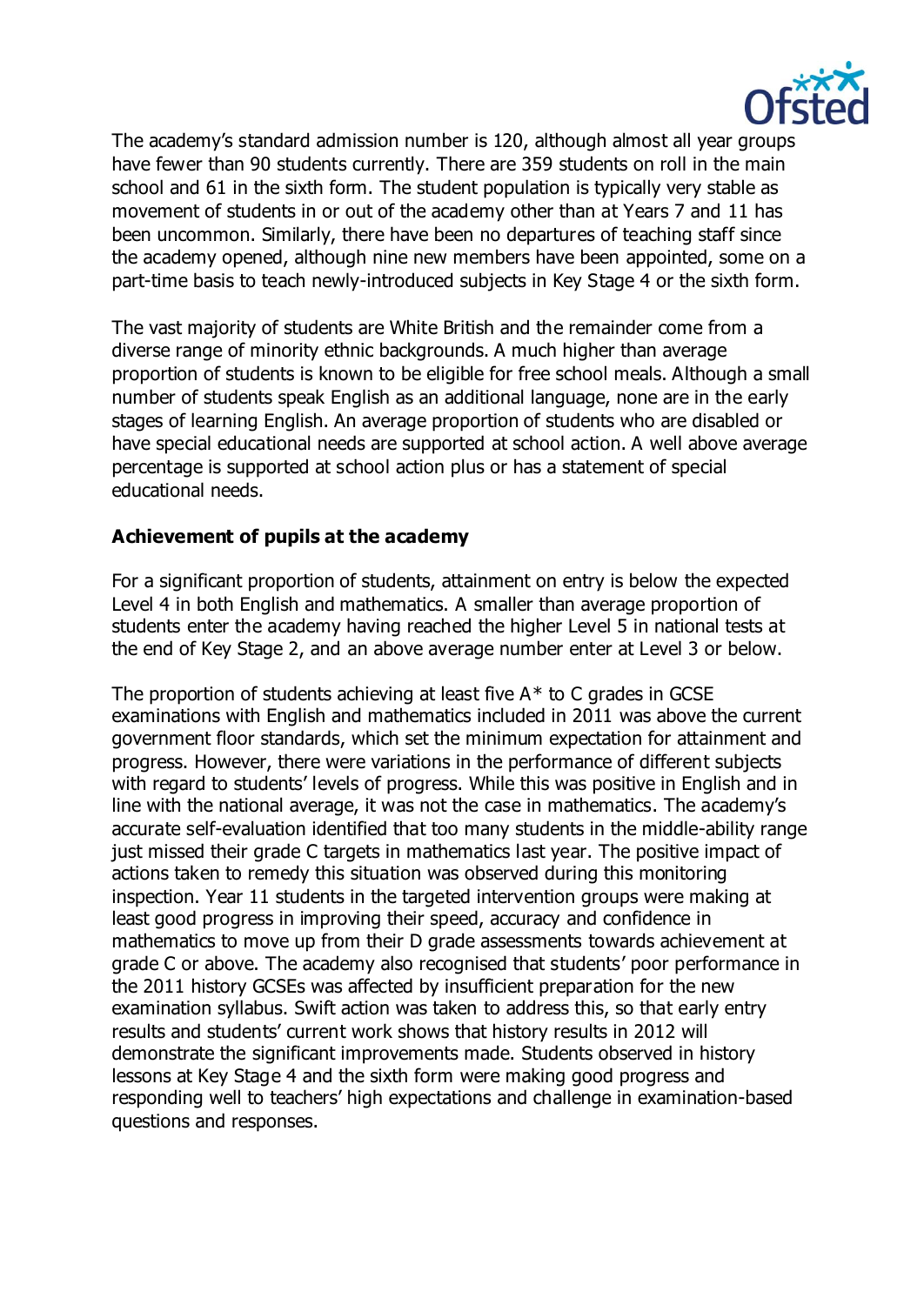

Few students gained the highest grades A or A\* in any subjects at GCSE or A Level in 2011. The academy is aware of the potential to increase this figure as students' levels of confidence and aspiration continue to grow. There is a clear determination to narrow the gaps in attainment for all groups of students so that they are well prepared for their future and have secure skills in literacy and numeracy. The academy's accurate assessment data indicate that it is on target to achieve a 10% increase in the achievement of five or more  $A^*$  to C grades with English and mathematics included in 2012. This shows that students' attainment is moving much closer to the national average as a result of the progress they make in the academy, which is at least good for all groups of students. This is borne out in observations of students' work during lessons. The impact of the academy's English specialism is evident in the development of students' literacy skills across the curriculum and the inclusion of key vocabulary in the lesson plans for all subjects. The media specialism has been a driving force in ensuring that high-quality resources and provision engage and enthuse students, particularly those who may lack confidence and motivation in some subjects. This is evident in students' interest and high levels of progress in the relatively new courses in Media or Film Studies at Key Stage 4 and in the sixth form.

# **The quality of teaching**

In almost all of the lessons seen during this monitoring inspection, teaching was good or better and none was inadequate. Common strengths include teachers' very strong subject knowledge, allowing them to break down learning into manageable 'chunks' to meet the needs of different groups of students such as those who are less able. Good questioning, prompting and challenge help to maintain a good pace of learning for all ability groups. Lessons are well planned with good attention paid to providing a range of interesting activities and resources to meet students' learning needs. Teachers ensure that opportunities for students to express their views and practise their communication skills are commonplace. This supports students' good development of confidence and independence, so that they increasingly believe in themselves and in their own potential. Excellent relationships between students and staff and the high quality of care, guidance and support provided by the academy contribute to the effectiveness of teaching and learning across the main school and the sixth form.

Teachers make good use of information from regular assessments to support students' learning and move it on to the next level, for example, through reference to targets or grade criteria, and by encouraging self-assessment. The quality and regularity of marking and feedback to students are good, although not fully consistent across all subjects. Where teachers' marking is particularly effective, this also ensures that students have precise information about how to improve. Where questioning is at its best, teachers probe students' understanding, provide thinking time and prompt them to answer in more depth or complexity according to their individual levels of attainment. On occasions, there is a tendency for teachers to intervene too quickly and provide more information or answers themselves rather than ensuring that students respond to their challenging questions. However,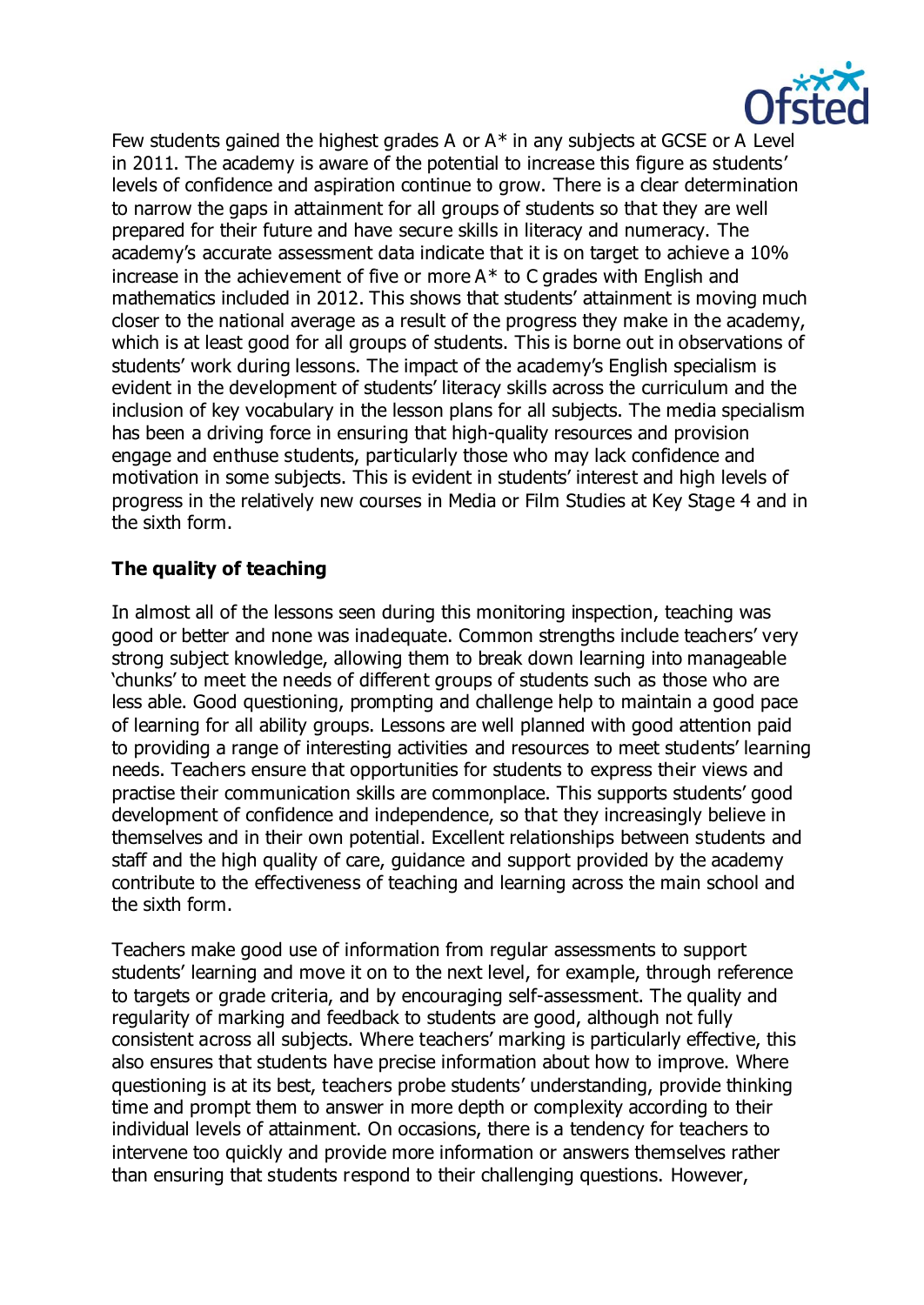

teachers are very reflective practitioners and are fully involved in the academy's drive for continuous improvement, exploring ways to ensure that more teaching is outstanding. This is evident in their commitment to sharing best practice and engaging in a whole-academy programme of external support and coaching.

Teaching makes a very positive contribution to students' spiritual, moral, social and cultural development with aspects permeating many of the lessons observed. For example, students' social skills were evident in their sensible and often mature responses to working in pairs or groups to discuss a range of topics. These included moral dilemmas, ethical issues, cultural differences and spiritual aspects, such as the willingness to reflect on their own experiences or use creativity and imagination in their writing.

# **Behaviour and safety of pupils**

Inspectors observed nothing less than good behaviour and much that was outstanding. The management of behaviour is positive and consistent, so that students do not feel any sense of unfairness. Students demonstrate high expectations of themselves and of others and they understand and live by the academy's boundaries for acceptable behaviour whether in or out of classes. This contributes to the academy's excellent ethos for learning. The students themselves talk about the mutual respect between themselves and the staff, saying that 'adults never talk down to us and we are listened to'. This sets a good example for students, who listen to and value each other's views and contribute to the academy's inclusive and harmonious learning community. The significant number of students who spoke with inspectors expressed a unanimous view that they enjoy being at the academy, it keeps them safe and gives them a good understanding of how to minimise risks to their own safety.

Very good punctuality and above average attendance at the academy are the norm. There are several striking examples of the impact of the academy's actions on improving the attendance of some individual students who were at risk of becoming persistent absentees.

### **The quality of leadership in and management of the academy**

The outstanding leadership of the Principal, ably supported by senior leaders and the governing body, is a key factor in the academy's continuous improvement from the predecessor school's highly effective performance. The academy's ambitious vision of the highest expectations and aspirations for its students is shared by all staff and leadership is respected and trusted. Leaders at all levels work effectively as a team to ensure that standards continue to rise through rigorous self-evaluation and action planning for improvement. The academy demonstrates a good capacity to improve, based on its track record to date and the recent history of the predecessor school. Leaders are constantly reviewing the curriculum to ensure it meets the changing needs of groups of students. Financial decisions are carefully considered to ensure that available resources are targeted towards key development priorities and thereby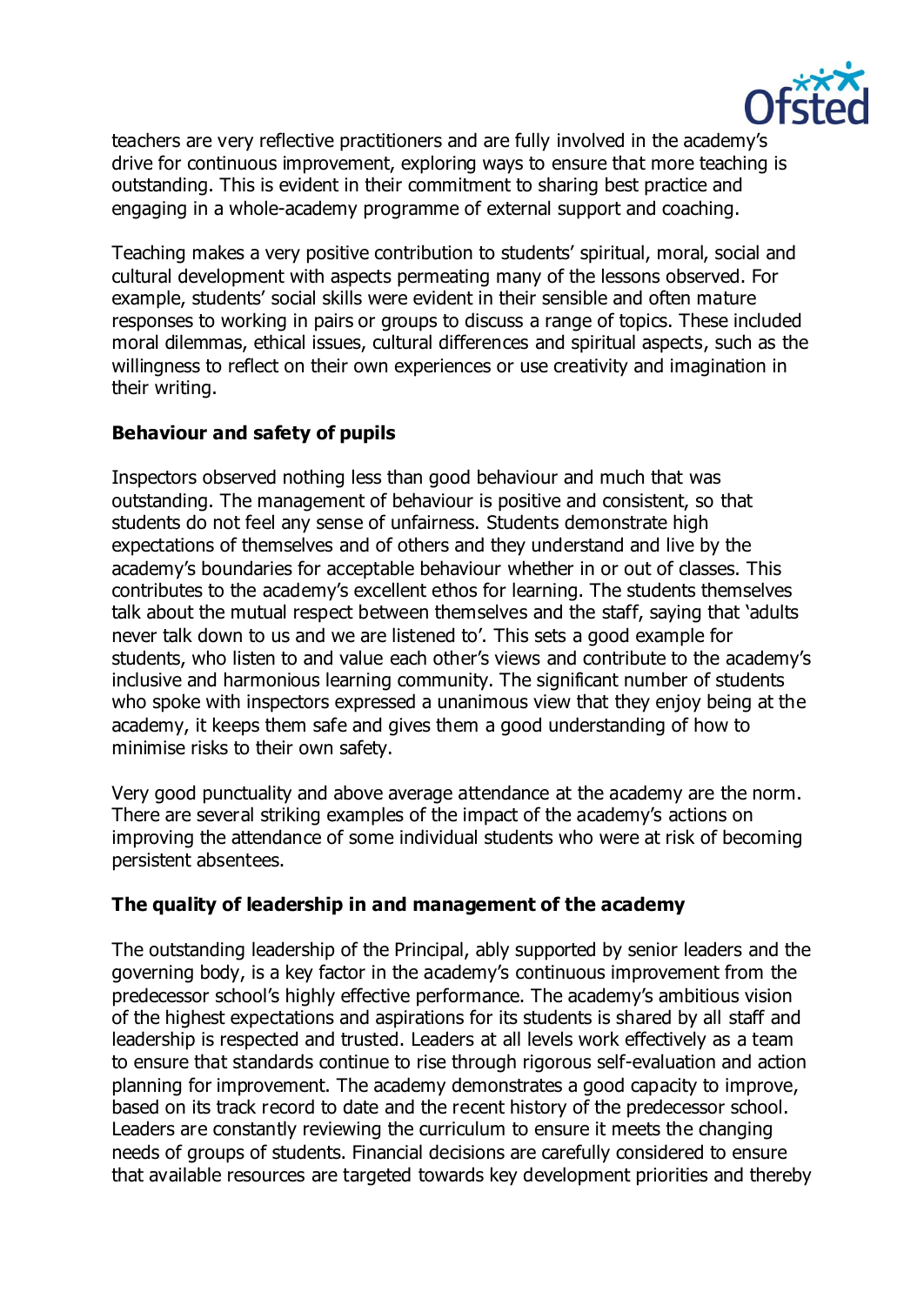

have a positive impact on students' achievement. The governing body and senior leaders make judicious use of a number of external consultants, including those who have a proven track record of successful work with the academy.

The academy's positive impact on changing students' lives is evident in the quality and continuous improvement of teaching, learning, and students' personal and social development. Systems for the performance management and recruitment of staff ensure that all 'buy into' the academy's vision and values. These include a commitment to social cohesion, raising in a positive way the profile of its local community. This is demonstrated in a number of ways, such as the award-winning parents' group FAST project, a long tradition of charity work, and the sporting events that bring together students from different areas of the community affected by a negative youth culture in the recent past.

## **External support**

The academy makes good use of the time and expertise provided by its sponsors, members of the governing body and external consultants, to help raise students' attainment further. The support of the De La Salle brothers has not only provided much-valued resources through the donation of the student hotel building, but also helps to ensure that the work of the academy is underpinned by gospel values and inclusion. Partnerships with co-sponsors Liverpool Hope University and with other universities and schools help to extend the range of experiences and opportunities open to students, including for those in the sixth form.

### **Main Judgements**

The academy has made good progress towards raising standards.

### **Priorities for further improvement**

- Raise attainment and increase the proportion of students achieving five or more GCSE passes at grades A\* to C with English and mathematics included, by:
	- building on the academy's recent work to ensure the success of intervention sessions for students who may be in danger of missing their minimum target of grade C, for example in mathematics
	- using the academy's ongoing professional development opportunities to increase the proportion of teaching that is consistently outstanding
	- ensuring that more students who may be capable of reaching the higher grades A\* and A are fully challenged and supported to reach their potential.